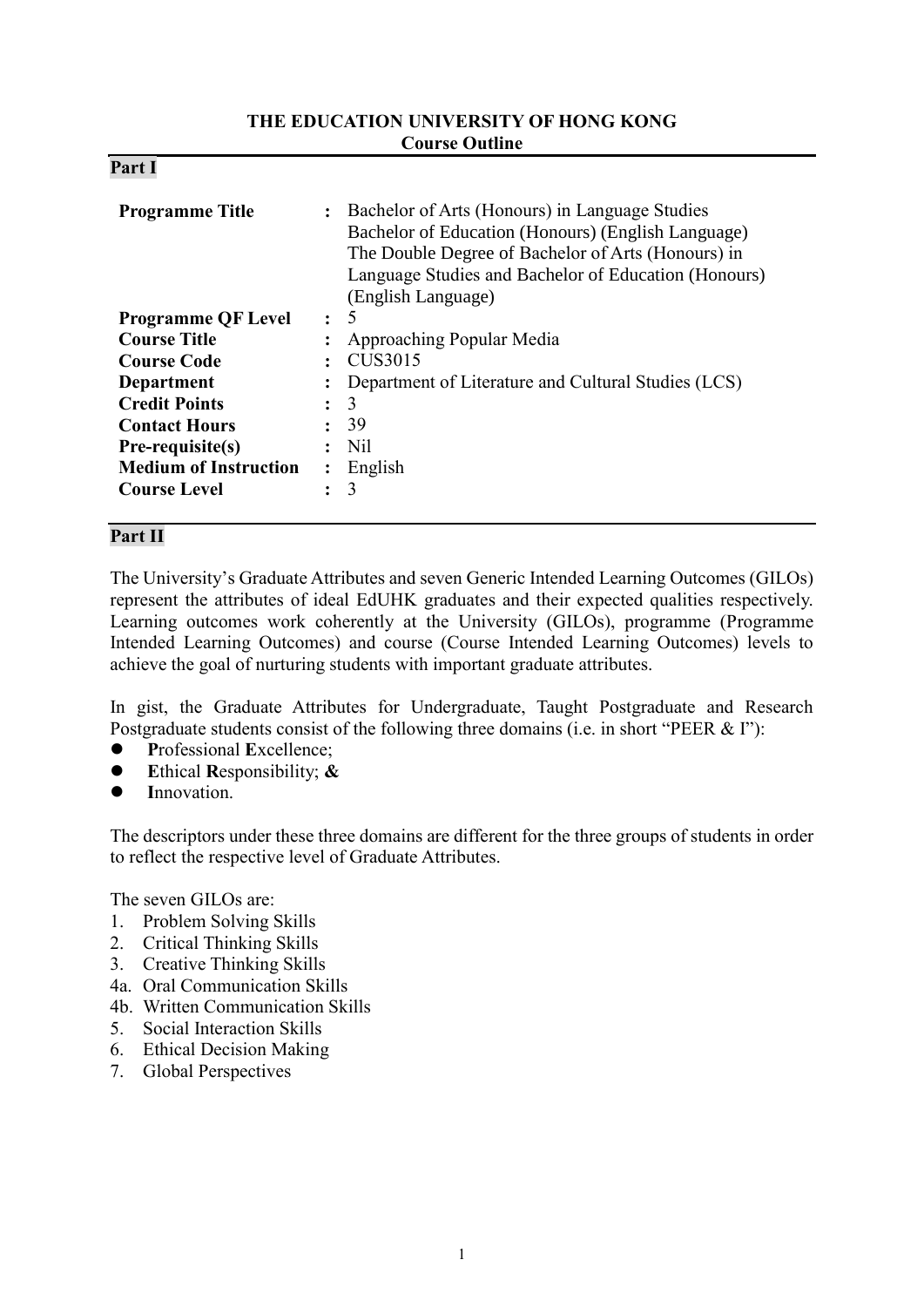## **1. Course Synopsis**

This course introduces students to some critical approaches on how to analyze and critique the popular media from the perspective of textual consumers and therefore examine the possible significant dynamics between those media and culture. The course furnishes students with the knowledge and awareness to become critical consumers and producers of various popular media texts and equips them with the literacies necessary to understand and critique the popular media in their everyday life. Forms of popular media texts may include cinema, graphic novels, advertisements, reality TV shows, docudramas, music videos, photographs, hypertext novels and the cyberspace.

# **2. Course Intended Learning Outcomes (CILOs)**

*Upon completion of this course, students will be able to:*

- $C I L O<sub>1</sub>$  Analyze and articulate the nature, structures and functions of the popular media as rich and complex systems;
- CILO<sup>2</sup> Apply the vocabulary and terminology in film studies for the concepts of deconstruction, such as representations, intertextuality and identities in discussion, presentation and written assignment; and
- CILO<sup>3</sup> Work collaboratively and effectively to read media and various media forms and articulate how they represent issues or topics mentioned in lectures.

# **3. Course Intended Language Learning Outcomes (CILLOs)**

*Upon completion of this course, students will be able to:*

- $CILLO<sub>1</sub>$  Demonstrate a level of presentation and analytical skills based on the media texts studied in class; and
- CILLO<sup>2</sup> Demonstrate a level of academic literarcy appropriate to popular media studies.

# **4. Content, CILOs, CILLOs and Teaching & Learning Activities**

| <b>Course Content</b>                                                                                                                                                                                                                                                               | CILO <sub>s</sub> /<br><b>CILLOS</b>                            | <b>Suggested Teaching &amp;</b><br><b>Learning Activities</b>                   |
|-------------------------------------------------------------------------------------------------------------------------------------------------------------------------------------------------------------------------------------------------------------------------------------|-----------------------------------------------------------------|---------------------------------------------------------------------------------|
| Defining popular culture, mass<br>media, new literacies.                                                                                                                                                                                                                            | C <sub>L</sub> O <sub>L,2</sub><br>CILLO <sub>2</sub>           | Lectures, tutorials, group<br>work, student presentation,<br>online discussion. |
| Popular media, how media is<br>saturated in our everyday life,<br>popular culture and media in the<br>Hong Kong context, Media and<br>America, Media in Japan, China<br>and Taiwan, the beauty myth,<br>reader-oriented approach, readers as<br>producers, deconstructing an image, | CLO <sub>1,2,3</sub><br>CILLO <sub>1,2</sub><br>$(\text{etc.})$ | Lectures, tutorials, group<br>work, student presentation,<br>online discussion. |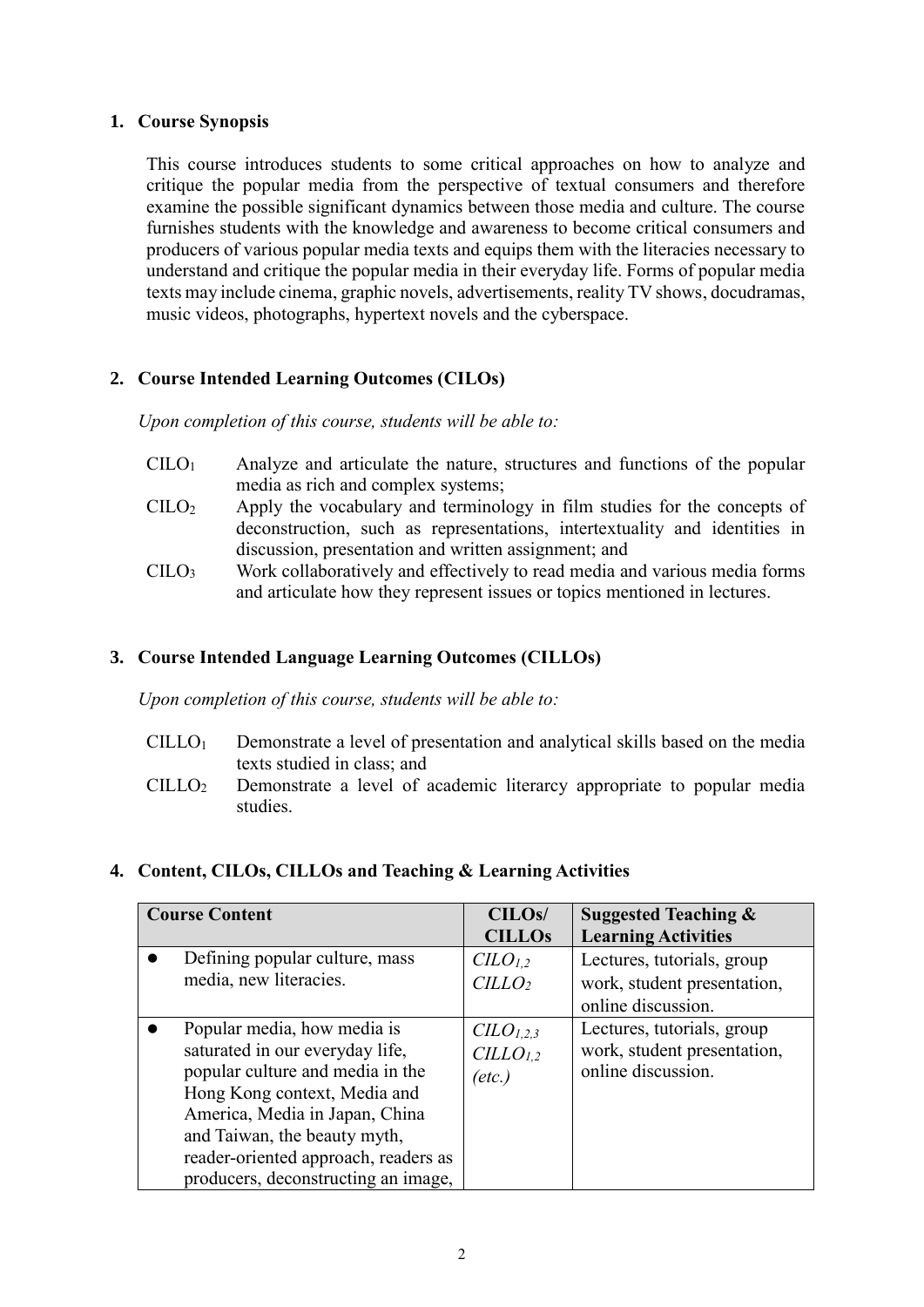| media dissection, visual culture,<br>structure and impact of various |  |
|----------------------------------------------------------------------|--|
| genres: cinema, graphic novels,<br>advertisements, reality TV shows, |  |
| docudramas, music videos,                                            |  |
| photographs, hypertext novels and                                    |  |
| the cyberspace.                                                      |  |

# **5. Assessment**

|     | <b>Assessment Tasks</b>                                                                                                                                                                                                                                                                                                                                                                                                                                                                                                                                           | Weighting | CILO <sub>s</sub> /<br><b>CILLOS</b>                     |
|-----|-------------------------------------------------------------------------------------------------------------------------------------------------------------------------------------------------------------------------------------------------------------------------------------------------------------------------------------------------------------------------------------------------------------------------------------------------------------------------------------------------------------------------------------------------------------------|-----------|----------------------------------------------------------|
| (a) | In-class participation and running of reading<br>group in particular weeks (marked with an<br>asterisk*). Students assigned to the week have to<br>design some class activities to teach the critical<br>concepts mentioned in the readings with examples<br>of their own. Power point presentations are not<br>compulsory but if you feel they are helpful in<br>explaining and highlighting some crucial<br>concepts, feel free to do so. Since we have a big<br>class this time, I am targeting groups of 6-7<br>people and each reading group session will be | 20%       | CLO <sub>1,2,3</sub><br>CILLO <sub>1.2</sub>             |
| (b) | around 30 min.<br>Students will have to submit a critical written<br>reflection of 500 words on an idea encountered in<br>their assigned presentation reading.                                                                                                                                                                                                                                                                                                                                                                                                    | 20%       | $C\ddot{L}O_{1,2,3}$<br>CILLO <sub>2</sub>               |
| (c) | A critical research paper of 1,800 words on one of<br>the suggested topics.                                                                                                                                                                                                                                                                                                                                                                                                                                                                                       | 60%       | CLO <sub>1,2</sub><br><i>CILLO</i> <sub>2</sub><br>etc., |

# **6. Required Text(s)**

Nil

# **7. Recommended Readings**

- Acland, C. (2003). *Screen traffic: movies, multiplexes, and global culture*. Durham, NC: Duke University Press.
- Ang, I. (1991). *Desperately seeking the audience*. London: Routledge.
- Balnaves, M., Donald, S.H. and Shoesmith, B. (2009). *Media theories and approaches: a global perspective*. London and New York: Palgrave Macmillan.
- Bennett, T., Grossberg, L. and Morris, M. (eds). (2005). New keywords: a revised vocabulary of culture and society. London and New York: Blackwell.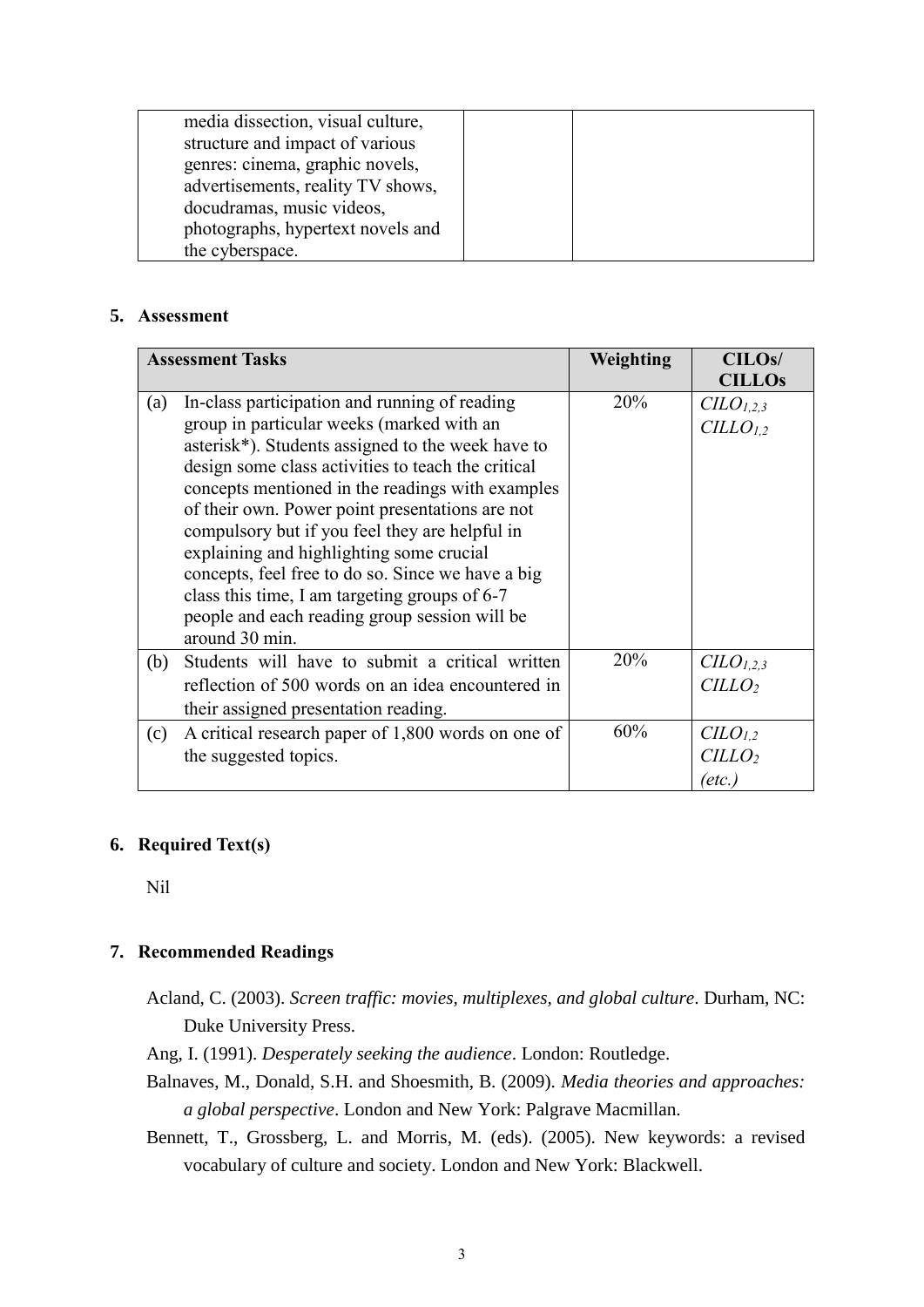Branston, G. (1984). *Film and gender*. London: Film Education.

- Branston, G. (2000). *Cinema and modernity*. Buckingham: Open University Press.
- Briggs, A. and Cobley, P. (eds) (2002). *The media: an introduction*. Harlow: Longman.
- Bruzzi, S. (2000). *New documentary: a critical introduction*. London: Routledge.
- Buckingham, D. (1991). Teaching about the media. In D. Lusted (Ed.), *The media studies book*. New York: Routledge.
- Buckingham, D. (2003). *Media education: Literacy, learning and contemporary culture*. Cambridge: Polity Press in association with Blackwell Publishing.
- Bull, G., & Anstey, M. (Eds.) (2003). *The literacy lexicon*. French Forest, N.S.W.: Prentice Hall/Pearson Education Australia.
- Corrigan. T. and White, P. (2004). *The film experience: an introduction*. Boston: Bedford/ St Martin's.
- Corrigan. T. (2003). *A short guide to writing about film*. London: Longman.
- Dalby, A. (2009). *The world and Wikipedia: how we are editing reality*. Draycott: Siduri Books.
- Deacon, D., Pickering, M., Golding, P. and Murdock, G. (2007). *Researching communications: a practical guide to media and cultural analysis*. London: Arnold.
- Dovey, J. (2000). *Freakshow: first person media and factual television*. London: Pluto Press.
- During, S. (2005). *Cultural studies: a critical introduction*. London: Routledge.
- Ellis, J. (2000). *Seeing things: television in the age of uncertainty*. London: I.B. Tauris.
- Fairclough, N. (1995). *Media discourse*. London: Arnold.
- Gill, R. (2006). *Gender and the media*. Cambridge: Polity Press.
- Gledhill, C. and Williams, L. (eds) (2000). *Reinventing film studies*. London and New York: Arnold.
- Goffman, E. (1979). *Gender advertising*. London: Macmillan.
- Grainge, P. (2007). *Brand Hollywood: selling entertainment in a global media age*. London and New York: Routledge.
- Gripsrud, J. (2002). *Understanding media culture*. London: Arnold.
- Hall, S. (ed). (1997). *Representation: Cultural representations and signifying practices*. London, Thousand Oaks and New Delhi: Sage.
- Hesmondhalgh, D. and Toynbee, J. (eds). (2008). *The media and social theory*. London and New York: Routledge.
- Hills, M. (2002). *Fan cultures*. London and New York: Routledge.
- Katz, J. (2006). *Violence, media and the crisis in masculinity*. MEF Amherst, available through YouTube.
- Lawson, N. (2009). *All consuming*. London and New York: Penguin.
- Lewis, J., Inthorn, S. and Wahl-Jorgensen, K. (2005). *Citizens or consumers? What the media tell us about political participation*. London and New York: Open University Press.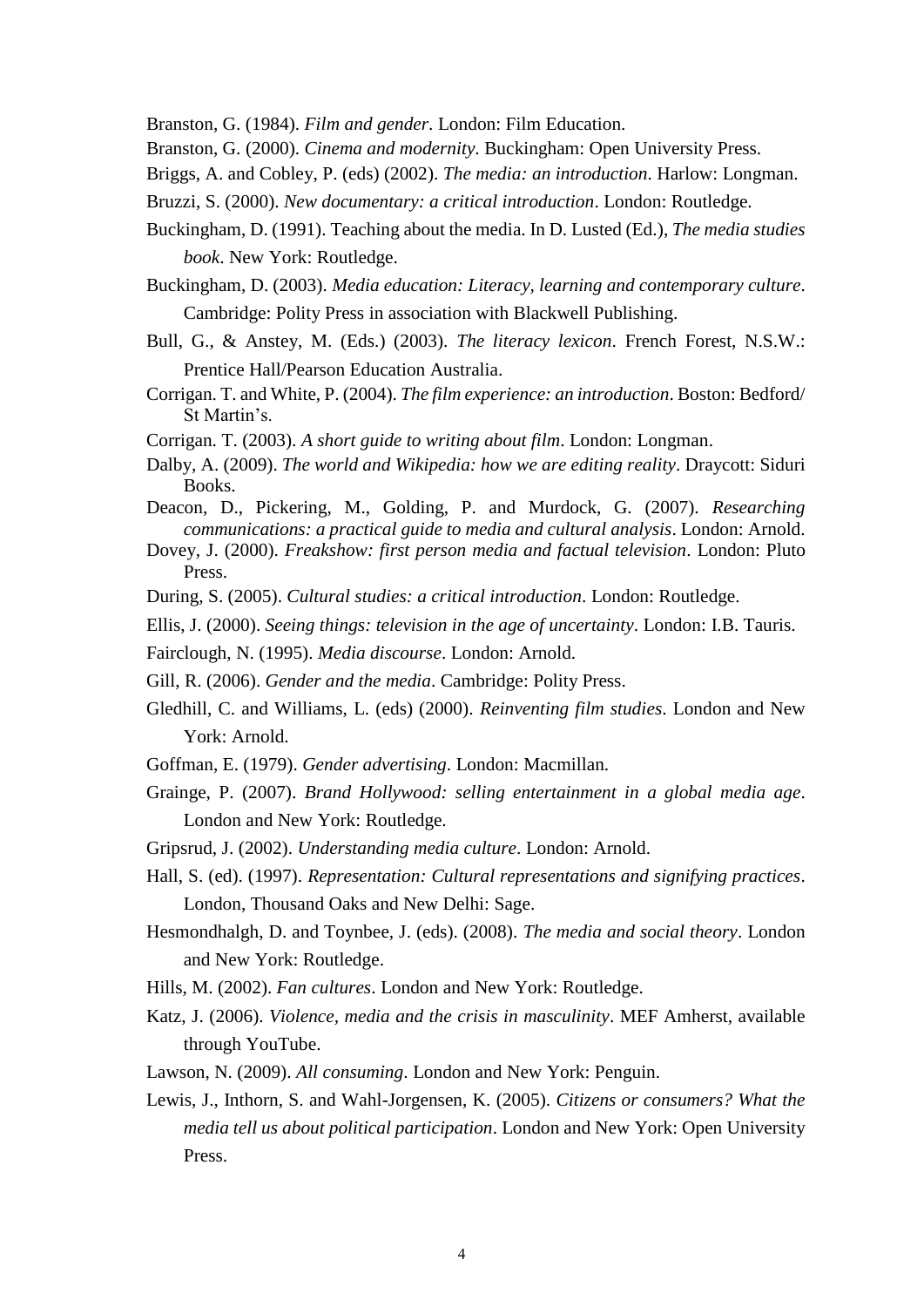- Lister, M., Dovey, J., Giddings, S., Grant, I. and Kelly, K. (2009). *New media: a critical introduction*. London and New York: Routledge.
- Livingstone, S. (2009). *Children and the internet*. Cambridge and New York: Polity Press.
- Lovell, A. and Sergi, G. (2009). *Cinema entertainment*. London and New York: Open University Press.
- Medhurst, A. (2007). *A national joke: popular comedy and English cultural studies*. London and New York: Routledge.
- Miller, D. (2008). *A theory of shopping: the comfort of things*. Cambridge: Polity Press.
- Neale, S. (2002). *Genre and contemporary Hollywood*. London: BFI.
- Nichols, B. (1991). *Representing reality: issues and concepts of documentary*. Bloomington and Indianapolis: Indiana University Press.
- O'Sullivan, T., Dutton, B., & Rayner, P. (1994). *Studying the media: An introduction*. London: Arnold.
- Orbach, S. (2009). *Bodies*. London: Profile.
- Silverblatt, A. (2008). *Media literacy: Keys to interpreting media messages*. Westport, Connecticut: Praeger.
- Stewart, C., & Kowaltzke, A. (1997). *Media: New ways and meanings*. Milton, Queensland: Jacaranda Wiley.
- Stewart, C., Lavelle, M., & Kowaltzke, A. (2001). *Media and meaning: An introduction*. London: BFI.
- Thompson, J.B. (1997). *The media and modernity: a social theory of the media*. Cambridge: Polity Press.
- Turkle, S. (1995). *Life on the screen: identity in the age of the internet*. New York: Simon & Schuster.
- Wasko, J. (2003). *How Hollywood works*. London: Sage.
- Watkins, C. S. (2010). *The young and the digital*. Boston: Beacon Press.
- Webb, P. (2007). *Exploring the networked worlds of popular music: milieu cultures*. New York: Routledge.
- Williamson, J. (1978). *Decoding advertisements: ideology and meaning in advertising*. London: Marion Boyars.
- Williamson, J. (1985). *Consuming passions*. London: Marion Boyars.
- Wilson, E. (2003). Adorned in dreams: fashion and modernity. London: I.B. Tauris.

#### **8. Related Web Resources**

Nil